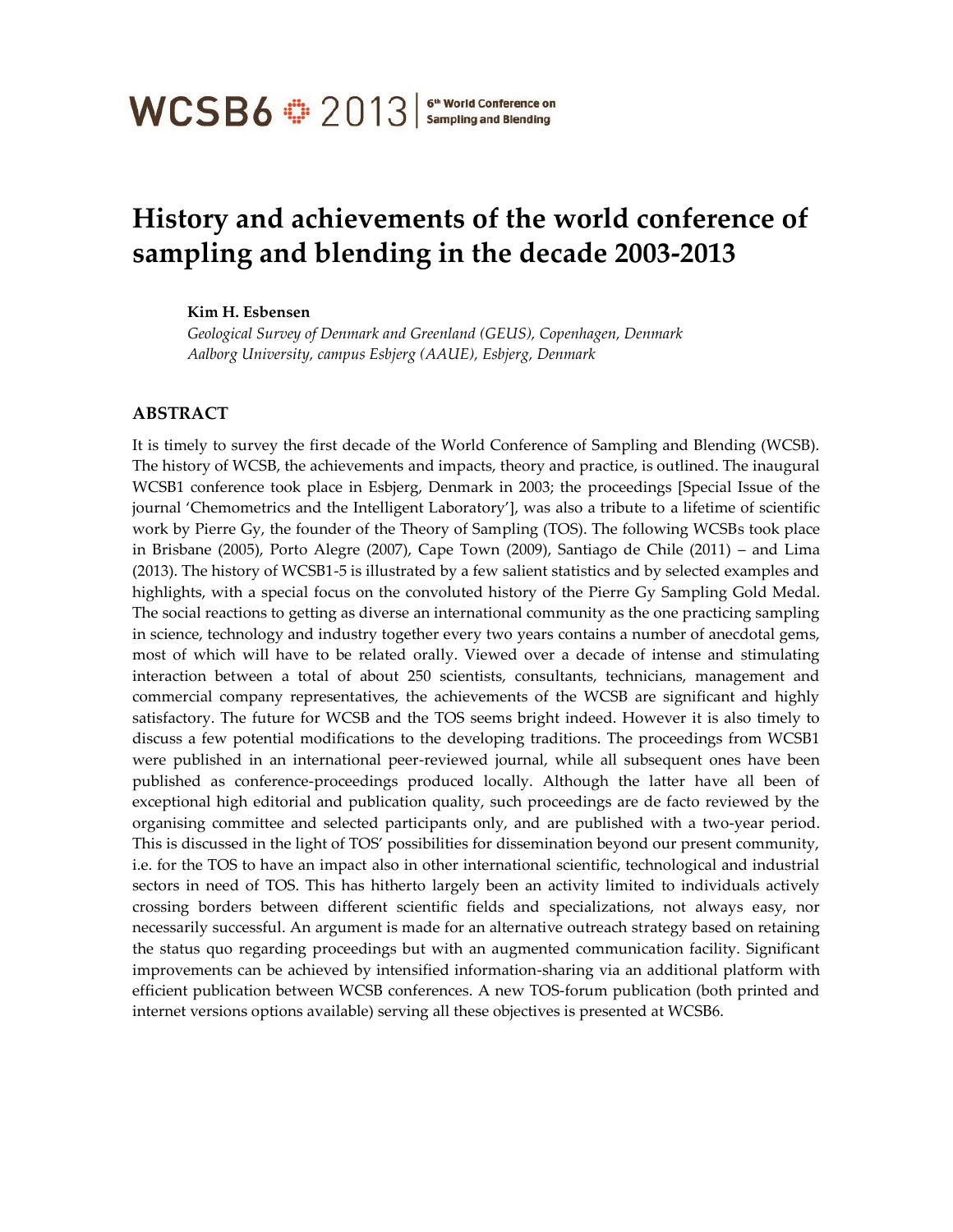### **WCSB1 – IN HISTORY**

The inaugural WCSB1 conference took place in 2003 in, in international scientific circles, the otherwise little-known city of Esbjerg, Denmark (population 100,000). An ambitious decision was made by the Applied Chemometrics, Applied Bio-energy and Sampling Research Group (ACABS), Aalborg University, campus Esbjerg (AAUE) to start an international conference series but, since no tradition or previous experience existed, a gamble was needed: If there would be a large enough international interest and response, the local venue of the Danish university involved would suffice, especially as the conference was organised on a relatively modest budget (this was long before major international corporations and companies became regular sponsors) by a local group of dedicated individuals (essentially the academic staff and Ph.D. students comprising ACABS and one very able university secretary). But the gamble succeeded: After an extensive internet broadcasting campaign making use of several types of network, a total of 137 participants, originating from 16 countries, showed up for the first WCSB three-day event. There was indeed an unsatisfied need for international gatherings of the world's active samplers, consultants, scientists in industry and academe, technicians, managers - also forcefully borne out by the subsequent historical record: Thus WCSB2 (2005), Brisbane had 130 attendees (18 countries); WCSB3 (2007), Porto Alegre: 140 participants, WCSB4, Cape Town (2009): 140 participants, and WCSB5 (2011), Santiago de Chile was attended by a record 276 participants from 24 countries.

The contributions presented at WCSB1 covered a wide range of topics within the realm of applied TOS as well as several theoretical overviews and newer developments from some of the leading sampling practitioners and theoreticians. In addition the presentations included overview articles of selected aspects of TOS (some by invitation). The proceedings turned out to be of such coverage and quality that they have been used in curricula for B.Sc., M.Sc. and Ph.D. students at universities, for a decade serving as useful introduction or a complement to dedicated TOS textbooks.

An especially welcome feature of WCSB1 was the attendance of Pierre Gy, the founder of the Theory of Sampling. WCSB1 was designed as a tribute to the lifetime of scientific work by this singular scientist. The proceedings from WCSB1 was published as a special issue of the journal '*Chemometrics and the Intelligent Laboratory'* (2004), Figure 1, a fact, although sometimes criticised because of its production period of one year after the conference, today has the distinct advantage of being available at request via the internet facilities of the publisher (Elsevier). Containing a total of 23 refereed papers the WCSB1 proceedings also contain an overview of the TOS' development in parallel, written by Gy, in the form of a personal history and with a complete bibliography. These papers make up a full historical presentation not only of the gestation of the Theory of Sampling but also of the scientist behind it, including a tribute feature of his exceptional professional career.

These proceedings are of seminal importance all the more so as Pierre Gy has not published further scientific papers after this milestone, nor has he been able to attend the following WCSB conferences due to family and health reasons, and thus has been prevented from enjoying these manifestations and impacts of his monumental *oeuvre*. It is of critical importance for all newcomers to professional sampling, indeed to all professional samplers and other interested parties in subsequent times as well, that this historical publication is on record for our community and that it is readily available for the indefinite future, Esbensen and Minkkinen (2004).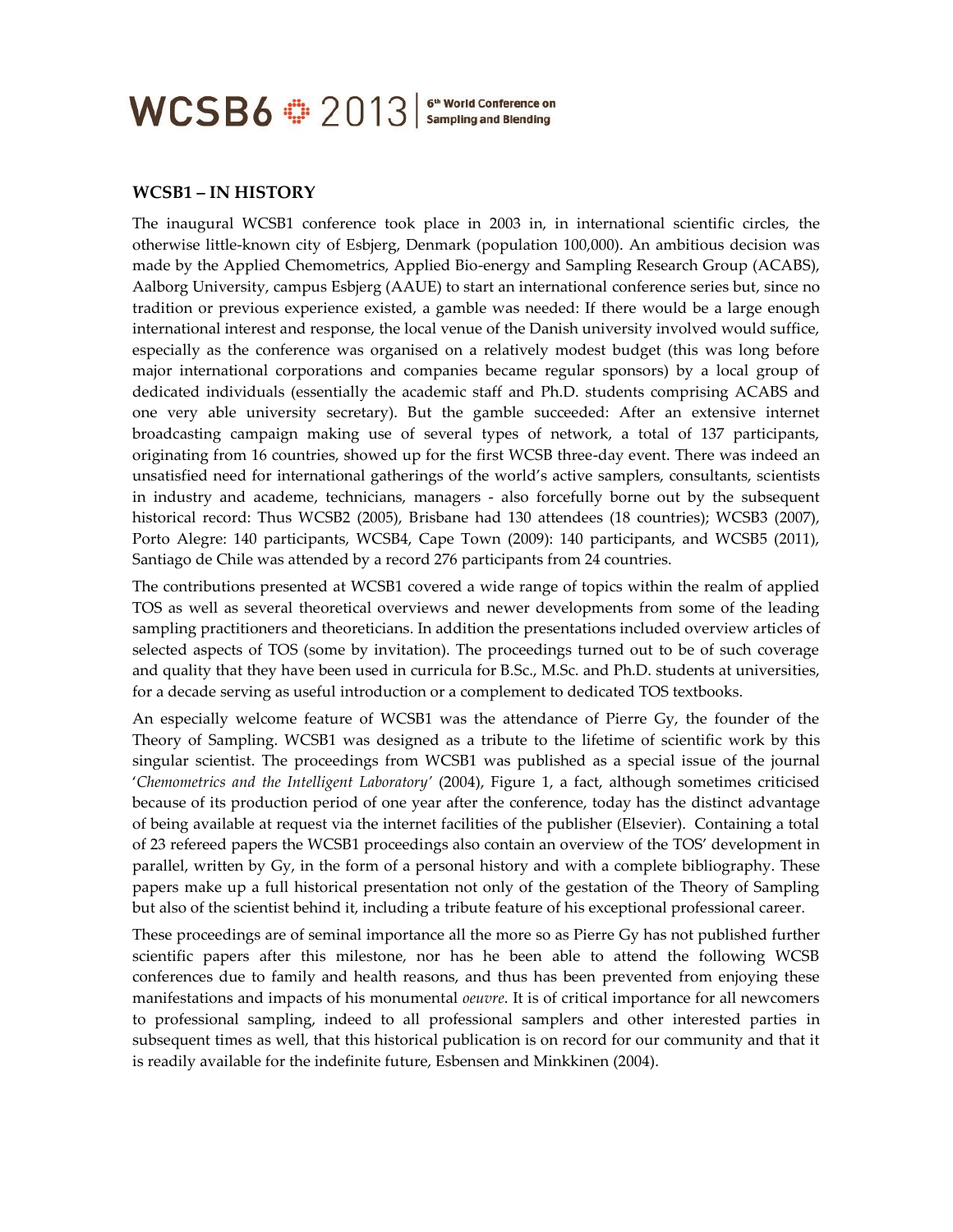#### WCSB6 $\div$ 2013 6<sup>th</sup> World Conference on Sampling and Blending



**Figure 1** WCSB historical document No. 1: Rendition of the first printed copy of WCSB1 Proceedings, comprising a complete WCSB1 documentation

#### **WCSB2 SUNSHINE COAST, AUSTRALIA (2005)**

WCSB2 was held May 10-12, 2005 on the Sunshine Coast, Brisbane, Australia. More than 130 delegates from Australia, Brazil, Canada, Chile, Denmark, Finland, France, Italy, Mexico, New Caledonia, New Zealand, Papua New Guinea, South Africa, Sweden, The Netherlands, UK and USA now attended. While delegates had been promised a stunningly different setting than north Europe, i.e. a tropical environment, what was not anticipated was unseasonal 'tropical' rain for much of the week, although on the positive side this probably bolstered attendance at the technical sessions and certainly did not dampen the enthusiasm, technical debate and networking during the conference. The conference met its main objectives successfully, by now also bringing in many new consultants, managers, technicians, researchers, engineers and manufacturers from around the world over a wide range of areas from minerals industry, agriculture and the environment. The conference was opened by a 'remote greeting' conveying Pierre Gy's best wishes for the success of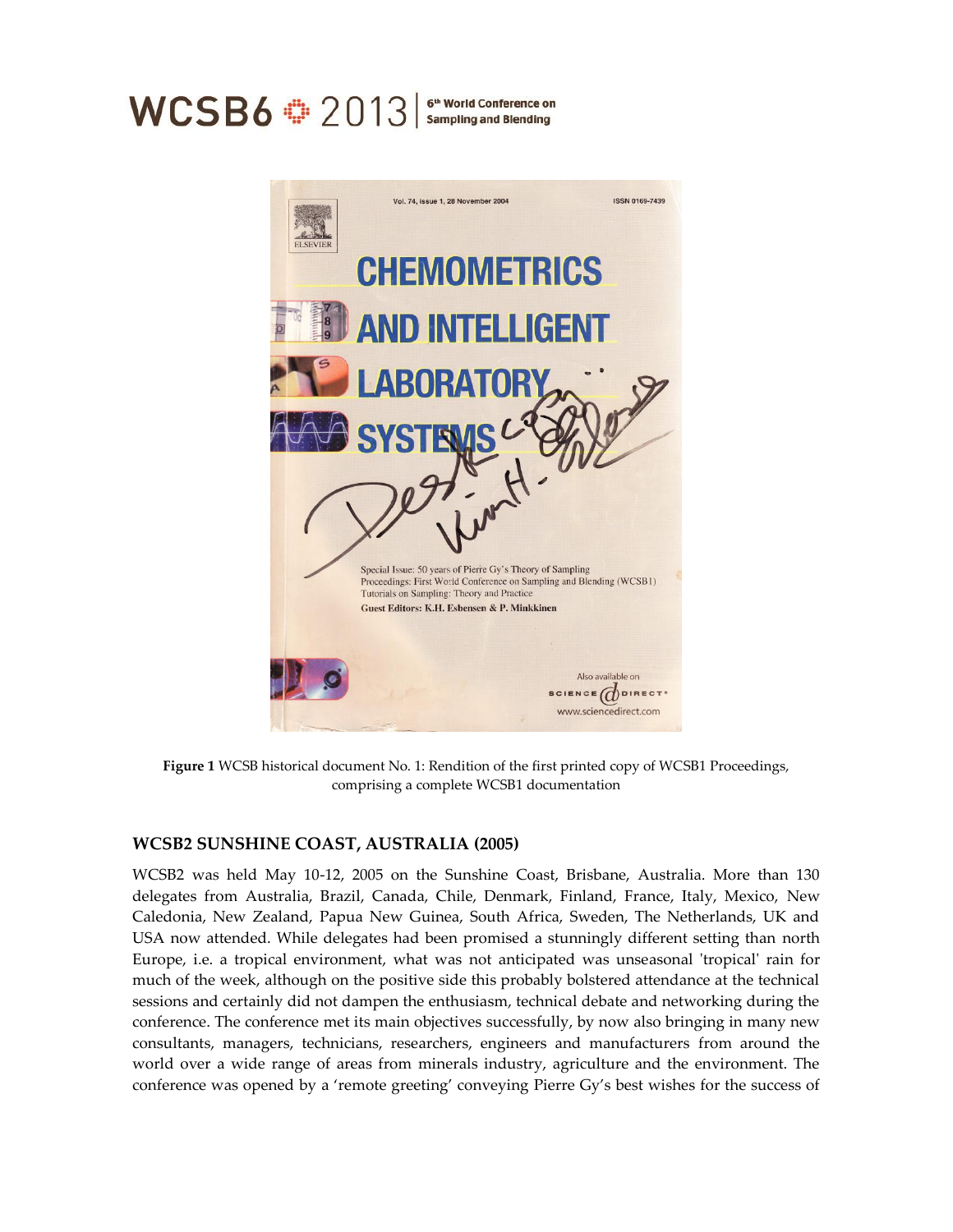### WCSB6<sup>:</sup> 2013 Sampling and Blending

the conference – and since he could not attend himself a copy of the conference proceedings was circulated to be signed by as many delegates as possible as a souvenir of WCSB2 for him.

There were many high-level technical contributions, of which only two can be highlighted here. A fascinating study was presented by Claudia Paoletti, chief scientific officer at the European Food Safety Agency (EFSA) on empirical sampling experiments in Rotterdam harbour with the aim of detecting the presence, and quantification of GMO (genetically modified organisms) concentrations in large kernel lots (grain and seed). This was the very first contact between EFSA and the professional sampling community, a contact since considerably strengthened and developed and which has resulted in several key publications of broader, general interest, Esbensen et al. (2012a,c), Minkkinen et al. (2012). The conference also contained a forum chaired by Ralph Holmes, where Denis Thirouin (International Sampling Institute, France), tabled a discussion paper on the need for development of comprehensive guidelines for 'Good Sampling Practices'. It was agreed that more needed to be done to emphasise the importance of sampling, including preparation of a manual on good sampling practices, furthering a collection of case studies on financial losses due to poor sampling practices and a call for an increase in the number of university courses on sampling. This discussion has stimulated and has had significant impacts on the work on international standardisation. Among other items, one that represents a 3-4 year commitment was published very recently, in fact in the same year as WCSB6, 'DS 3077 Representative Sampling – Horizontal Standard' (2013).

Socially, a great time was had by all at WCSB2.



**Figure 2** Social snapshots from WCSB2.

Left: Francis Pitard to Geoff Lyman: 'There are nine sampling erreurs, nine - believe you me!'

Right: Claudia Paoletti to Hans S. Møller: 'It is *so* difficult to sample '*sheeps*' the right way - sigh!'

#### **WCSB3 PORTO ALEGRE, BRAZIL (2007)**

WCSB3 had 140 registered participants, including 35 young students at undergraduate and graduate levels, showing that WCSB3 also played a significant role in the scientific education in South America. There were 63 abstracts submitted from authors around the world covering: Theory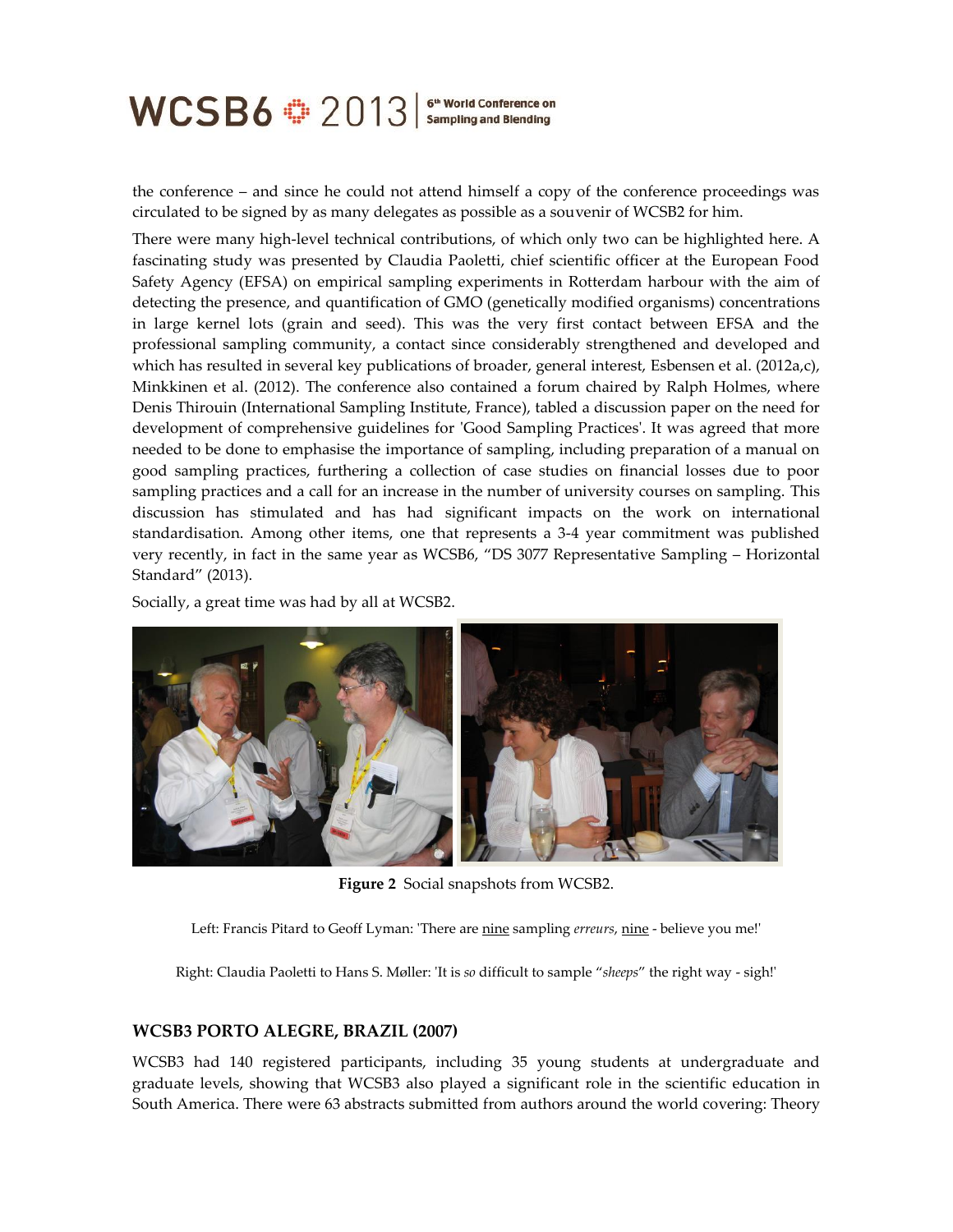# WCSB6<sup>:</sup> 2013 | Sampling and Blending

of Sampling, mining, exploration, process control, agriculture, environment, QA/QC, and other applications. The reviewing process resulted in 34 full papers being accepted and published in the WCSB3 proceedings (Costa and Koppe, 2007) courtesy of Fundacao Luiz Englert in a total of 500 hardbound copies; proceedings are also available in CD-ROM format.

It is clear from the documentation in successive proceedings that the conference impacts science, technology and industry in a significantly evolving fashion. There were also two pre-congress short courses with an excellent attendance in terms of number of attendees and interest. An excerpt from a personal reaction to WCSB3 exemplifies of the mood now that exists between samplers: *'What a great event WCSB3 was thanks to the chairman and to the entire committee. The atmosphere of the conference*  was relaxed and very professional. The dinner was great with a superb display of the local, joyful culture. *I congratulate the chairman and his team for splendid organization and planning. It was a pleasure to attend WCSB again. I look forward to the next conference. We were all very impressed by the friendly and helpful people of Brazil'*.

### **WCSB4 CAPE TOWN, SOUTH AFRICA (2009)**

Two months before WCSB4, 54 submissions had reached the scientific committee, of which 35 were accepted after review and included in the proceedings of the conference: 'WCSB - Fourth World Conference on Sampling and Blending 21-23 October 2009'. Only 200 copies of the proceedings were printed, but copies of selected WCSB4 papers are still available for download from the SAIMM website. Prior to commencing the formal programme, a successful course was held entitled 'Poisson process in sampling'. On the final conference day a forum discussion was held with a panel comprising: Dr Dominique Francois-Bongarcon, Dr. Ralph Holmes, Dr. Geoff Lyman, Dr Francis Pitard, Prof. Kim H. Esbensen. The debate was intense, frank and illuminating. Topics for discussion included:

- The logical division of Pierre Gy's work
- International notation
- Assumptions made by Gy regarding expression of the fundamental sampling error
- Theory of sampling: limitations and extensions
- Sampling Standards

#### **WCSB5 SANTIAGO DE CHILE, CHILE (2011)**

This conference was attended by a record 276 participants, from 24 countries. Because this penultimate WCSB conference undoubtedly is freshest in the mind of many of the present readers, no umbrage need be taken when WCSB5 receives comparatively minor attention in this historical overview. This is mainly because WCSB5 was a resounding scientific success! The WCSB5 Proceedings was a product of an outstanding editorial effort and with a technical quality second to none - sheer excellence! The Proceedings were produced by the same publisher as the present.

Reviewing the five WCSB proceedings from only over a decade, a plethora of 'correct' applications from all over science, technology and industry is the major impression, coupled with many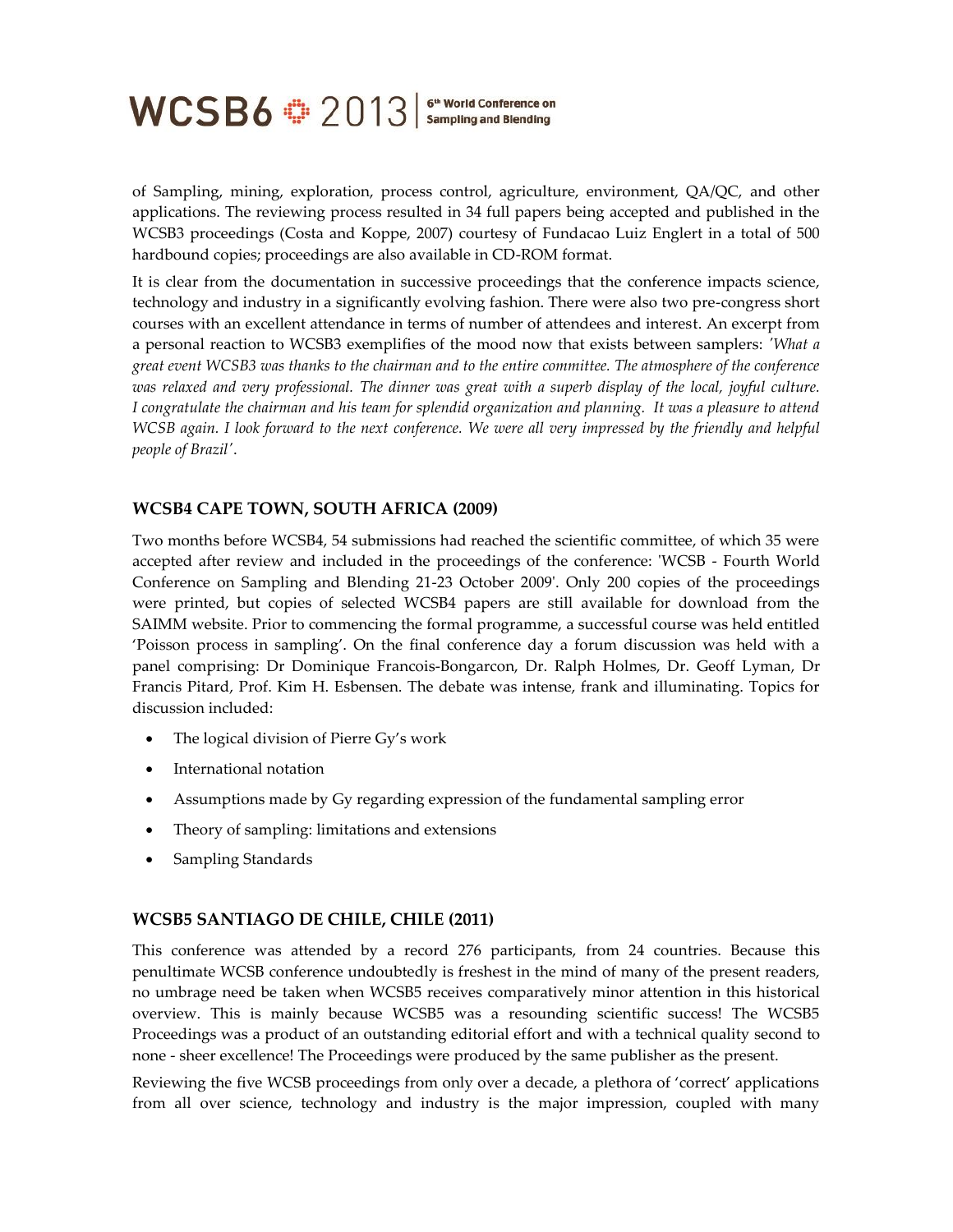

important theoretical contributions. It is clear that TOS is a developing theory, very much based on the necessary respect for the foundation laid down by the founder. Overall there appears a drive to communicate results, large and small (equally interesting), and to present practical and theoretical experiences (also equally interesting) to all parties. WCSB5 saw a record number of presentations with a very broad horizon. Scientifically, the TOS community has indeed benefitted from a decade of WCSB conferences.

#### **PIERRE GY SAMPLING GOLD MEDAL**

A special highlight of WCSB is the presentation of the Pierre Gy Sampling Gold Medal (PGSGM) at each conference. A first award committee was elected before WCSB1, and subsequently augmented by the successive award recipients. An original medal design concept, Figure 3, stems from *messieurs* Pitard, Esbensen and Francois-Bongarcon, which was taken over by the highly effective WCSB4 committee under the inspired leadership of chairman Sean Duggan, who was also instrumental in securing funding for the minting of five medals.



**Figure 3** Pierre Gy Sampling Gold Medal

The Pierre Gy Sampling Gold Medal is to be awarded to individuals who have made 'significant contributions to teaching and dissemination of the theory and practice of sampling'. While the history of the PGSGM award presentations turned out to be convoluted and complex, it suffices to relate that the first recipient, selected by Pierre Gy himself, was A. G. Royle (UK) as a sign of respect for his valuable help (teaching, translation) at a critical time in the career of Pierre Gy. Most unfortunately the awardee was unable to attend WCSB1 for its presentation due to serious illness in his family. It was therefore left to the chairman to effectuate this at a later, more appropriate time. This turned out first to be possible in 2010, where WCSB1 chairman finally succeeded in meeting with 'Le bon Royle' (Pierre Gy's expression) in his home in the Cotswolds, UK.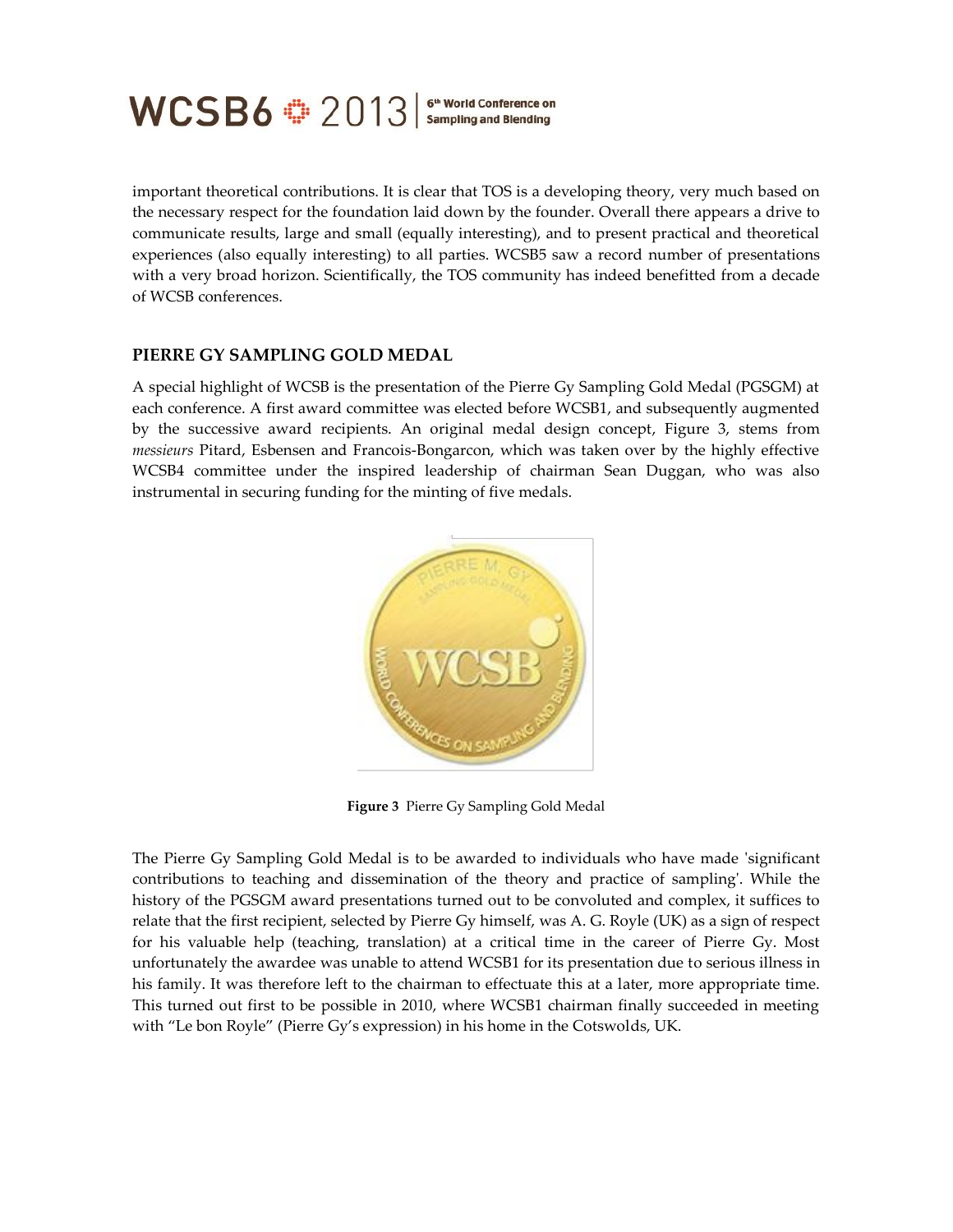## WCSB6<sup>:</sup> 2013 Sampling and Blending



**Figure 4** Presentation of WCSB1 Pierre Gy Sampling Gold Medal to A.G. Royle. The postponed presentation (2010) took place at Mr. Royle's home in the Cotswolds, UK.

After WCSB1, problems regarding the required sponsoring for the gold medal production ran into problems, which resulted in certain delays also for the physical medal presentations at the time of the pertinent next conferences. A concerted effort to bring these matters fully about took until WCSB4, at which time five medals could finally be minted and three could be presented simultaneously (a report of the presentation of the WCSB1 medal was also given at WCSB4). The official chronology of the PGSGM award could therefore now be made up-to-date at this event, and which hereafter goes into the official record in the following manner, see Figures 5 to 7:

- **A.G. Royle** (WCSB1, Esbjerg, 2003)
- **P.O. Minkkinen** (WCSB2, Brisbane, 2005)
- **F.F. Pitard** (WCSB4, Cape Town, 2009)
- **D. Francois-Bongarcon** (WCSB4, Cape Town, 2009)
- **P. Carrasco** (WCSB5, Santiago de Chile) [*awarded posthumously*]
- **K.H. Esbensen** (WCSB6, Lima, 2013)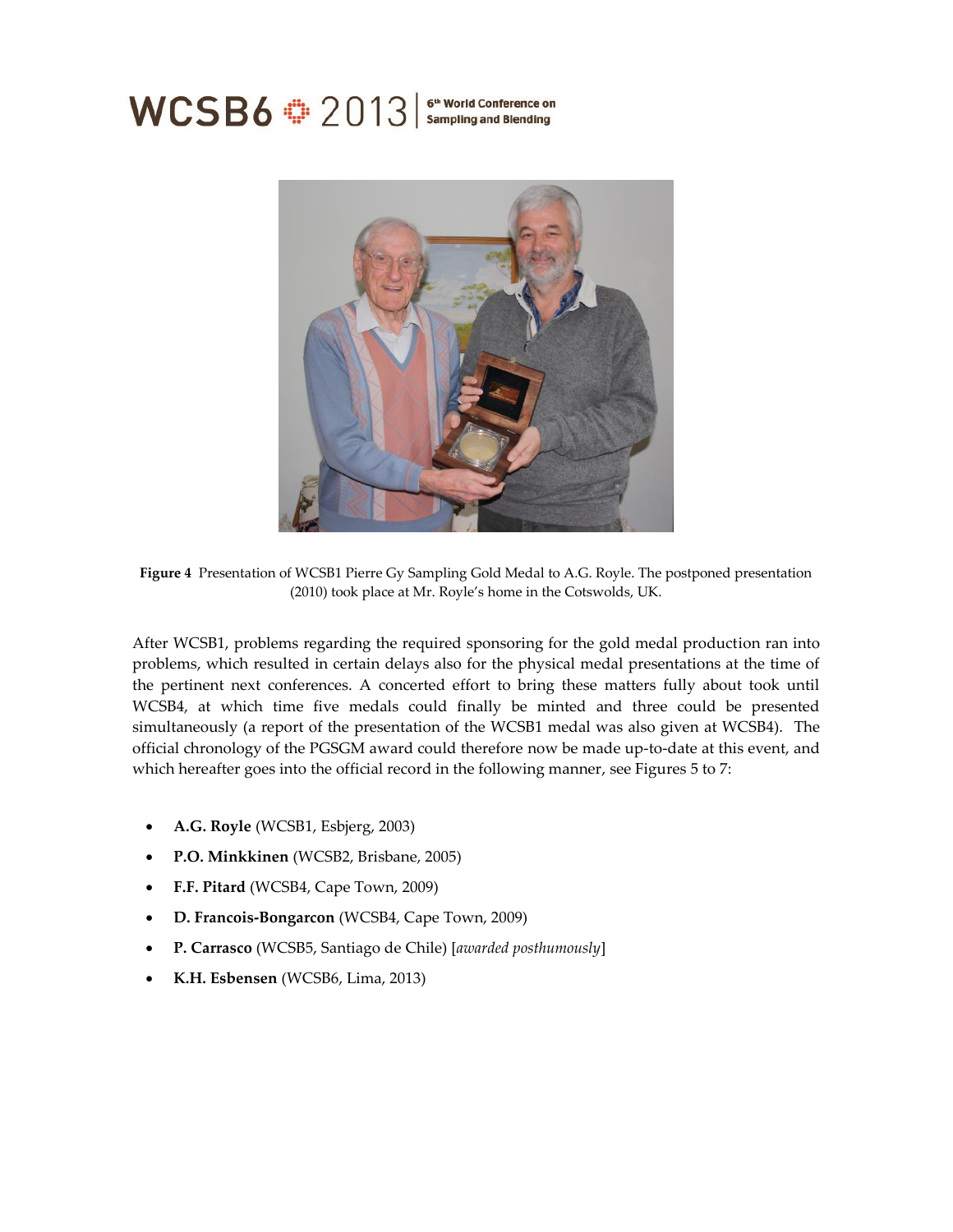# WCSB6<sup>:</sup> 2013 | Sampling and Blending



**Figure 5** Pierre Gy Sampling Gold Medal awardees **Francis Pitard** (left), **Pentti Minkkinen** (center) and **Dominique Francois-Bongarcon** (right). For logistical reasons presentation of the physical medals took place simultaneously at WCSB4, Cape Town, 2011.



**Figure 6** A line-up of WCSB chairmen (left-right): **Kim H. Esbensen** (WCSB1); **Ralph Holmes** (WCSB2); **Joao Felipe de Costa** (WCSB3). At right **Sean Duggan** (WCSB4), facing **Pedro Carrasco**, designated chairman WCSB5. The 5th Pierre Gy Sampling Gold Medal was to be awarded to **Pedro Carrasco**, who tragically died only months before WCSB5. The Medal was presented posthumously to Pedro's children at the WCSB5 dinner by chairman **Francis Pitard** (Figure 7).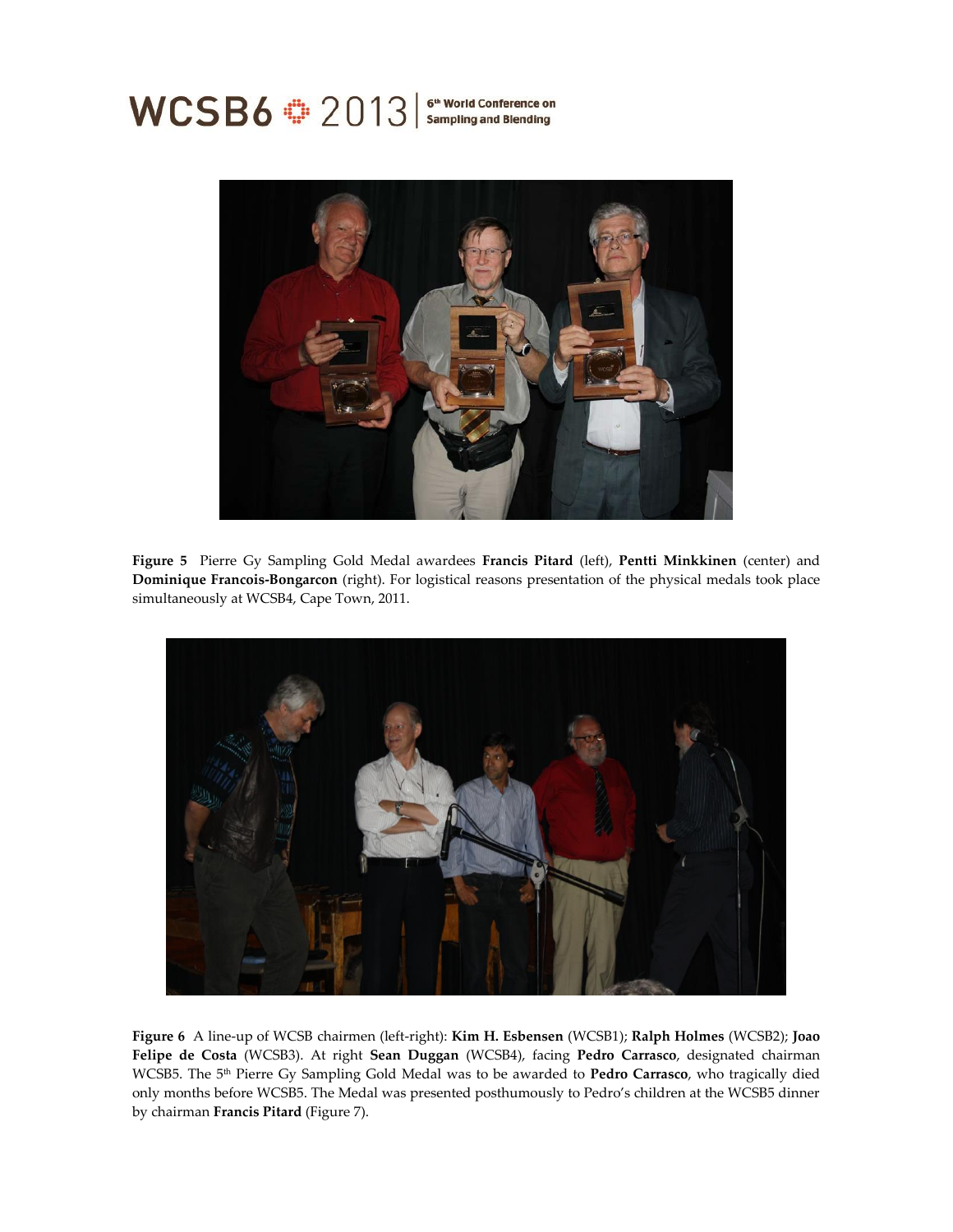

**Figure 7** Presentation of Pierre Gy Sampling Gold Medal to the family of Pedro Carrasco

### **WCSB - ACHIEVEMENTS AND POSSIBILITIES**

What were the original objectives of the WCSB series – and how has the conference experiences borne this out? Intuitively, WCSB is the primary selling agent for TOS. But mention should be made of the underlying subtleties expressed by Pierre Gy himself long before WCSB was created (translated from French by Francis Pitard): *"A good theoretical analysis is the one that relies on practice and common sense but at the same time always remains ahead of them. In the one hand it justifies its reliability by submitting itself to the requirements of the hard daily reality; in the other it elevates itself above the limited vision of daily practices. This attempt to rise above daily realities and let itself show new rational ways, leads to the discovery of new facets within its own activity that common sense left alone would have never suspected."*

Thus one of the important missions of WCSB is to try to bring everyone to a consensus regarding TOS. Pierre Gy's work is an integrated and complete work based on the ideas of many theoreticians. But to this day, he remains the only author who has created a complete theory. All subsequent work done outside this realm rarely covers all sources of sampling errors in a coherent and logical way. Several self-professed claims to the contrary can nevertheless be found scattered in the literature, but none has lived up to the stern reality of heterogeneous sampling targets.

There is no doubt that the first decade of WCSB conferences can only be characterised as successful, based on the experiences outlined above and a plethora of personal statements, perhaps best shown by the evidence accumulated in the series of Proceedings WCSB1-5. The conferences function well, scientifically and socially, and they have all been organised and conducted with exemplary professionalism. There is every reason to congratulate the scientific and organisational committees and the highly professional conference organisers and publishing agents involved.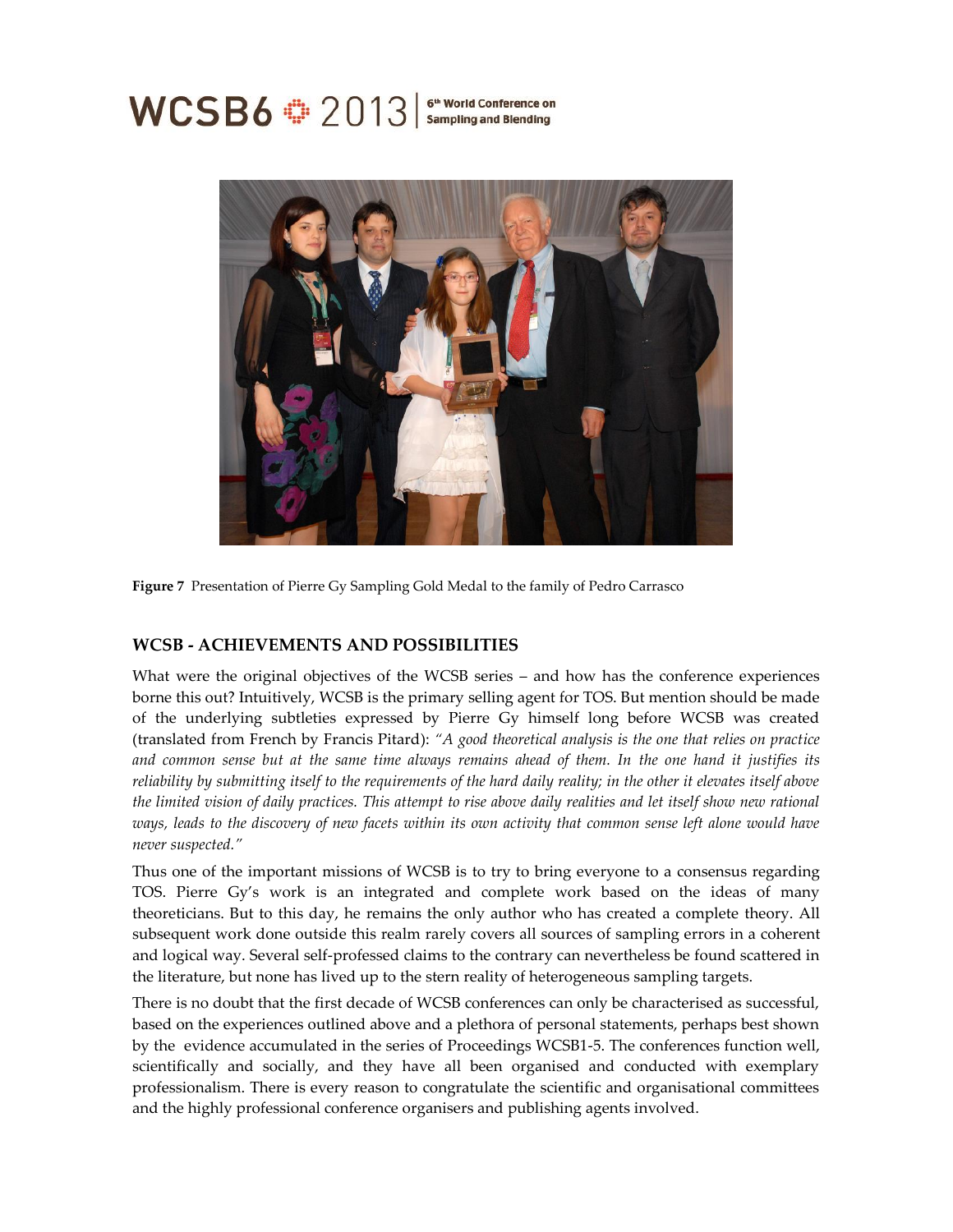### **REFLECTIONS ON WCSB<sup>1</sup>**

-

TOS is a dynamic body in a permanent state of flux, and WCSB is the right platform to go to find new additions… Emphasis is here on the word additions because a lot of people think of subtractions, replacements, or negative arguments, born of ignorance of the valuable work done during the last 50 years. University institutes with an objective need for – but which do not teach TOS, have a huge handicap. But new interested academics from hitherto 'TOS-ignorant' scientific fields show up at every WCSB and they inevitably go away with much refreshed inspiration and new strength for the uphill battle ahead. Some young participants who faithfully participated in the earlier WCSB conferences are now making progress of their own; some prepared masters, doctorates and even post-doctorates on the subject of sampling. Now, there are new teachers of TOS in Denmark, Brazil, Mexico, South Africa and tomorrow in still other countries as well. *Between 1985 and 2003 I<sup>1</sup> developed a good reputation worldwide as an expert in sampling theory and sampling practices. But, as I met some of the founders of WCSB in 2003 at WCSB1 in Denmark, a new dimension was instantly added to my world. It was not the knowledge per se, but the relationship with peers that I should have known, long before. WCSB brought together for the first time the power of a group of sampling experts from all around the world. As one person alone you cannot change the world, but as a group of experts you most certainly can and this is exactly what happened for the last 10 years. Another consequence of WCSB was the possibility to meet one's peers of sampling theory and sampling applications. Before WCSB, for many years some of us were fierce competitors for consulting and teaching. All that human negativity quickly vanished as we all developed a better working relationship and even friendship during the WCSB conferences. We all found out we were the deans of a very same school, and the best in the world, a treasure to cherish with pride and hope for great future for the TOS. Today, I am a better consultant and auditor and a better teacher,… because of WCSB*.

*On a very personal note, if it had not been for WCSB1 I would have never renewed my relationship with my mentor Dr. Pierre M. Gy. Somewhat in the late 80's we drifted apart because of some trivial issues. Nevertheless, I have always been a promoter of Gy's work ever since we first met in 1969. Today, I feel that I have the responsibility to preserve his work against all his empirical detractors and there are many, unfortunately (i.e., greed, jealousy, arrogance, egocentricity, misunderstanding, incompetence, etc…). For many years I wanted to prepare a Ph. D. on sampling but never found anyone that could support my work or even understand it. Subsequent to WCSB1, where I met the ACABS research group Aalborg University, campus Esbjerg, a new world suddenly opened up. Thanks to the guidance of Professor Kim H. Esbensen I indeed ended up preparing a Doctorate in Technology and I am very proud of this achievement; without the existence of WCSB it would have never been possible*.

Within WCSB there are a few black sheep; outside WCSB there are many black sheep. However, because of WCSB there are today also a growing number of sampling superstars. But, there are only so many stars to go around, and sampling teams without one such are doomed to bide their time on the treadmill of mediocrity. Therefore the fortunate teams have the duty to give guidance to sampling activities around the world… but, traditional sampling proponents, who think they know it all, are not always opened to the new ways of thinking; plainly speaking, there is too much conservatism, too much status quo, and too much unwillingness to stand for what is right, instead

<sup>1</sup> The following paragraphs represent a joint effort and, *where so indicated*, are incorporating a few personal reflections on the importance of WCSB supplied by Francis F. Pitard.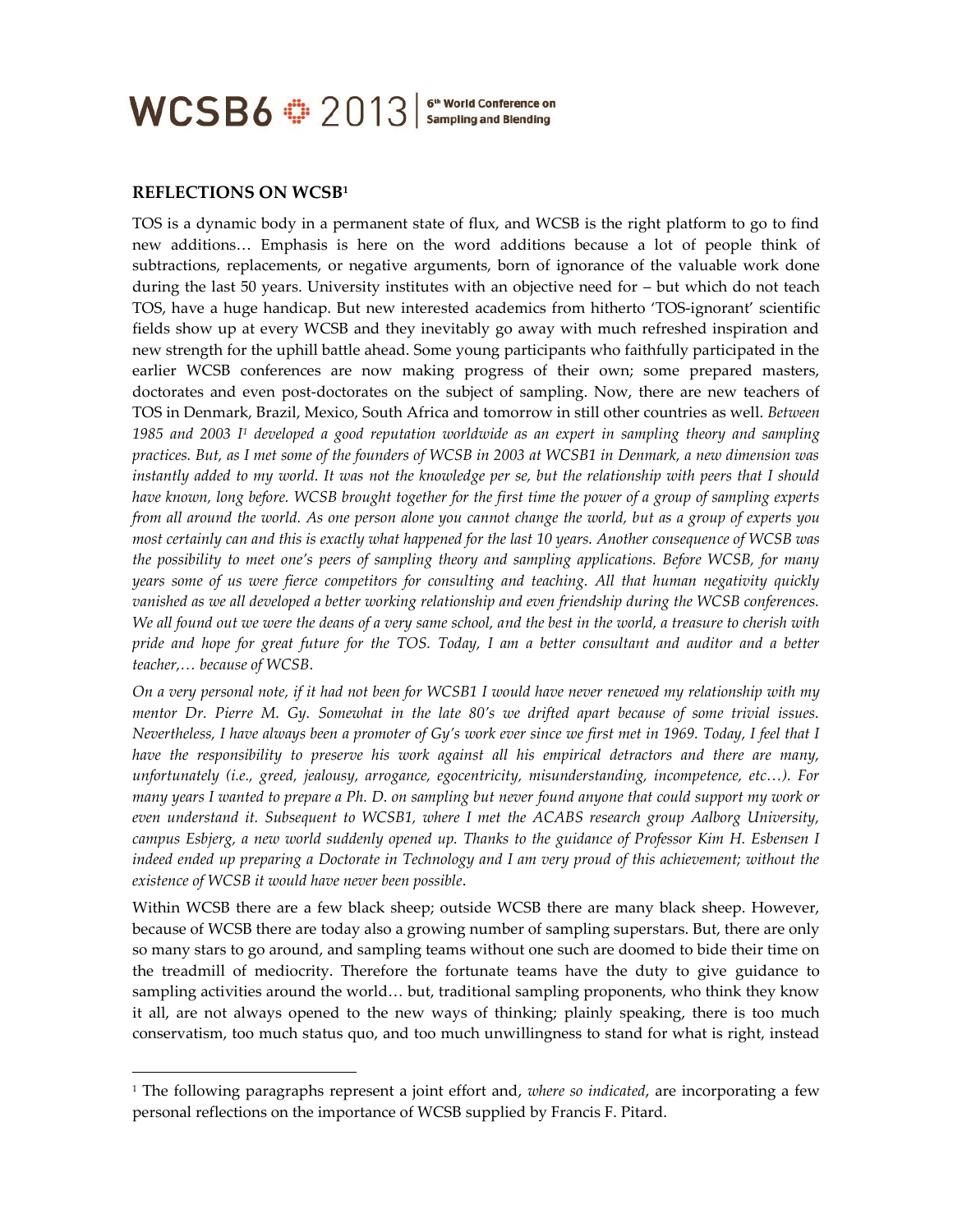## WCSB6<sup>:</sup> 2013 | Sampling and Blending

of simply tagging along with what the entire world is just keep-on-doing, and which in very many instances is wrong! Against this, indeed the mission of WCSB is to show to the world the constructive universality of the TOS. But how can we show to other fields the advantages of the TOS if these other worlds are not even aware that sampling can hide a staggering number of problems with staggering economic consequences? Somehow, it must start with competent levels of education. Nobody can become an expert in sampling after a 4-day course – but with the right guidance and professional didactics, one can indeed get a first grip on all the essentials of the TOS and of representative sampling and forever after avoid the pitfalls of incorrect and imprecise sampling. And this may be a valuable start of a career including TOS dissemination on the agenda.

TOS, through the WCSB fora, offers powerful tools to academics and to manufacturers for direct encounters opening up for more structured interactions, so essential for many industries. Manufacturers of sampling equipment are usually good engineers: they know how to build good machines. However, a good machine may transgress the most elementary rule of increment delimitation and increment extraction correctness, making that machine totally incapable of providing accurate and precise enough information. Several manufacturers of sampling equipment around the world have found enormous value and guidance from WCSB to the point that they are willing to be valuable sponsors of the conference, which says it all. For example, at WCSB4, the company Multotec asked several sampling experts to review their sampling systems and positively accepted all relevant criticisms. In a more discrete way, other manufacturers such as Essa FLSmidth, Ludowici, FLSmidth, TecProMin, and Rocklabs have for longer periods done the same and these, today, manufacture the best sampling equipment in the world.

#### **ROOM FOR IMPROVEMENTS?**

Despite all the good verdicts on WCSB expressed above, it is however also timely to discuss the potential need for modifications and potential improvements in relation to the developing traditions.

Only the proceedings from the first conference was published in an international peer-reviewed journal, while all subsequent have been published as conference-proceedings produced locally. Although the latter have all been of exceptional high editorial and publication quality, such proceedings are de facto reviewed by the organising committee and selected participants only. While this leads to optimal review possibilities (there are indeed only TOS and practical sampling peers within our community), this issue should also be viewed in the light of TOS' possibilities for dissemination beyond our present community, i.e. for TOS to have an impact also in other international scientific, technological and industrial sectors in obvious need of TOS. This has hitherto largely been an activity limited to individuals actively crossing borders between different scientific fields, traditions and specialisations, which is not necessarily easy and far from a guaranteed success (an oral rendition of one such foray, which faced surprisingly hostile reactions shall have to be given at the conference for want of printing space here). In addition to WCSB there needs to be a continuing, focused outreach activity introducing TOS and the accumulated experiences of the TOS community to new and broadening application fields - the conference is not enough by itself. But how are we to organise this additional task?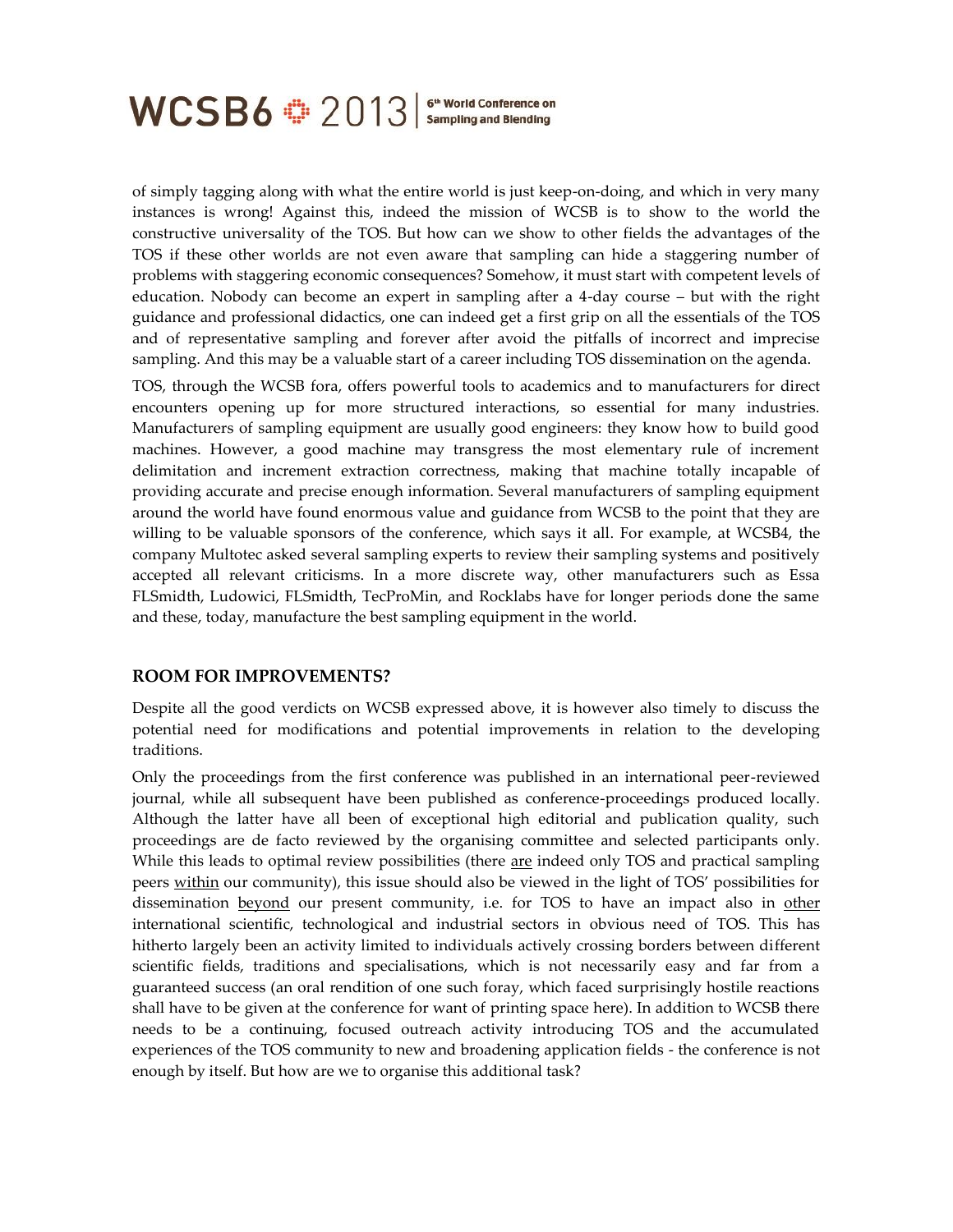Another valid discussion point concerns the fact that while individual attendees unquestionably receive valuable personal inspiration and new knowledge at WCSB, there is very little, if any intergroup activity between conferences (with the exception of already existing personal networks, which typically contain a few individuals only). A case in point: while proceedings papers are a delight to read after each conference (there is hardly any time for serious reading at the very intense three-day events), the desired discussions and interactions based hereupon are often lacking at WCSB – due to the high-priority social activities that of course occupy the main non-lecture/poster presentation daily program. This means that a great deal of effort goes into producing a paper for the conference six months or more before the conference), which is published in the proceedings, but with the 'optimised' load of papers and posters presented at a full conference day, there is simply not enough time for in-depth scientific discussions with at best just a few presenters. It is now highly desirable, indeed it is necessary to modify the conference format so that more time will be available for informal discussions – perhaps it is time for an augmented fourth day conference format. And, in addition to this:

WHAT IF our society had access to a dedicated peer-reviewed journal? WHO would not welcome the prospect of a scientific journal with an issue every, say, six months: 'Theory and Practice of Representative Sampling in Science, Technology and Industry'? Here would be the very forum in which to present original papers and discussions of earlier papers as well as proceedings papers from the WCSB series. Two critical issues must be quite clear however:

- 1. A *possible* TOS journal should not be seen as a barrier for also publishing in other journals, theoretical or applied, when appropriate.
- 2. A *possible* TOS-dedicated journal is neither to be viewed, in any way, a threat to the established tradition of producing the highly successful WCSB Proceedings. This is not a question of either-or!

Obviously starting a completely new scientific journal is a major undertaking, one many would shrink away from due to the perceived serious work requirements likely to be involved – but our society actually does contain more than a few experienced editors, associate editors and journal board members and has many active reviewers associated with many journals. It would be *possible*, and *doable*, to contemplate forming a competent editorial board. But the need for a new dedicated journal would by many perhaps be considered as 'too early, ... not for now' – indeed perhaps many would prefer the established format as is? – It is concluded, that the time for considering a dedicated scientific journal is not right, yet - if ever (see below).

Therefore a third option is suggested here, an option that would be able to serve all the above issues, complaints and desires. There exists already today a possibility to respond constructively to all of the above discussion issues in the form of a platform with which to present discussions of both proceedings papers from the WCSB series as well publishing minor original papers (research in progress, notes, comments), and which would also be able to function as an everyday interaction platform, a *forum*, between all members of the international sampling community, and which could be a vector for an alternative outreach strategy as well. All this and at virtually no cost! Indeed all the above issues can be achieved by considerate group-wise information-sharing, foresight and planning. A new **TOS-forum** (both printed and internet versions options available) serving all these objectives is presented at WCSB6.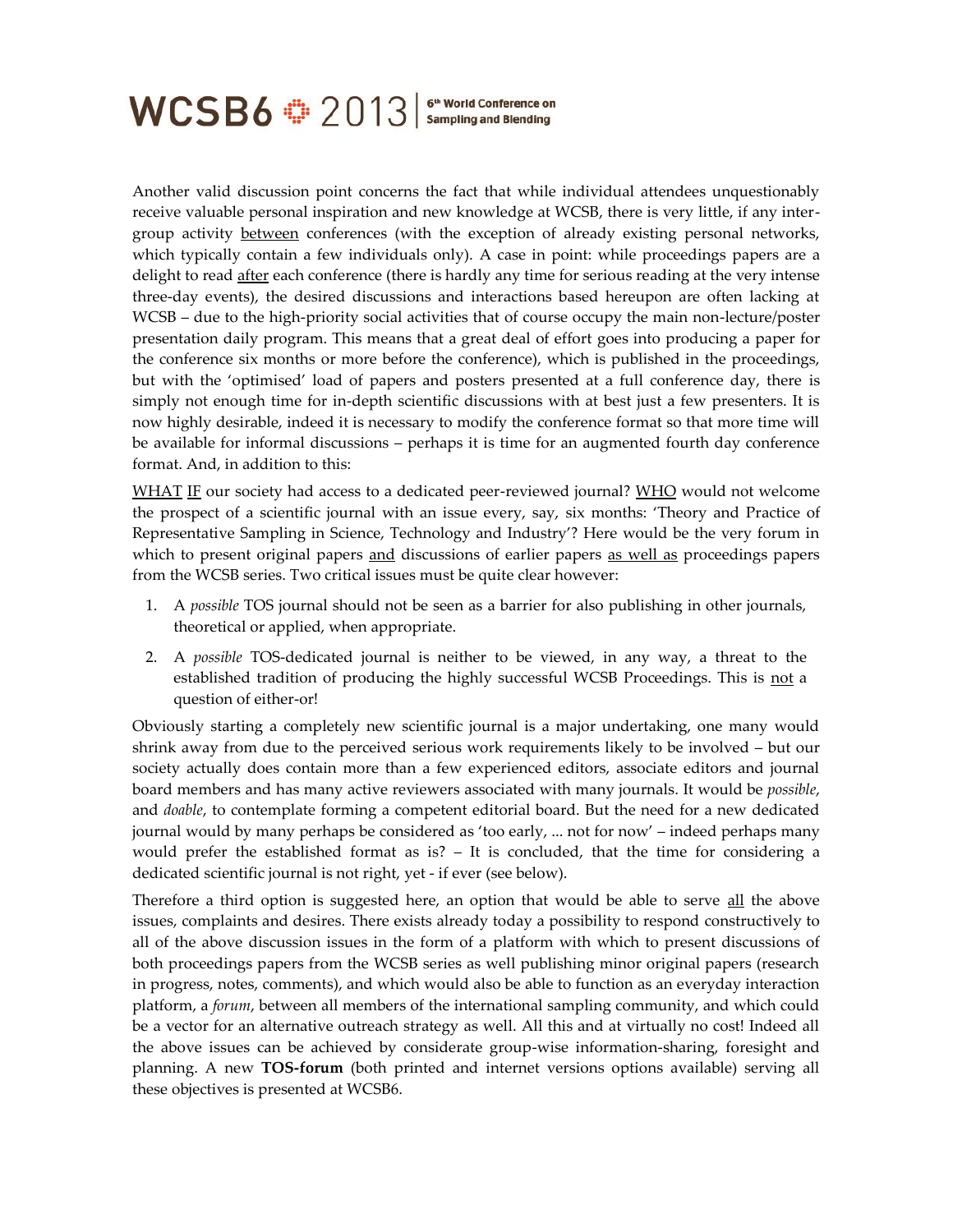### **TOS-forum**

The International Council of Near InfraRed Spectroscopy (ICNIRS) is a scientific sister organisation, currently boasting approx. 500 delegates to its biannual world conferences, i.e. 2-3 times larger than our own society - it is also 2-3 times older (it was founded in 1984). Other than that, ICNIRS has identical needs and desires regarding scientific interaction and information-sharing in the periods between its world conferences, identical to those facing the TOS community. This vital issue has been solved with a resounding success within ICNIRS in a fashion that eminently also can serve as a template for the present needs. Indeed by looking to ICNIRS, the TOS community may be able to 'hit the ground running ...' - Introducing **NIR-forum**. The publisher of NIR-forum has kindly allowed a free sample for the present readers' inspection (NIR-forum, 2013) After swift, easy negotiations, the publisher of NIR-forum, IMP has accepted to offer *identical services* and conditions as those for the successful, long-standing and widely appreciated NIR-forum for a parallel **TOSforum**, identical in mission, scope, design, format, but with a publication frequency geared to the needs of our TOS community, say 3 or 4 issues per year – to be determined. There is a tradition of a highly professional involvement in all technical editorial work by IM Publications (IMP 2013), so that all TOS editors need to do would be to seek out, to solicit or to receive manuscripts, blogs items, column contributions, information – all for immediate forwarding to the editorial office. The proposed **TOS-forum** shall function as the see-all, know-all repository of all relevant informationsharing for the entire TOS community.

An inaugural edition of **TOS-forum** (both printed and internet versions options will be available) is presented at WCSB6 to all participants. This sample edition has been produced by an ad hoc editorial group, which is strictly temporary however and will only work for the first three issues: Invitations for volunteer associate editors will be presented at WCSB6.

An attempt has been made to produce a relevant, typical TOS-forum, No. 1 showcasing most of the types of contents, entries and contributions that can be foreseen to be of interest (other issues may also present themselves).

At WCSB1 there was also an attempt to create a 'International Sampling and Blending Forum (ISBF)' in the form of what today is known as an e-mail based 'chat room'. It was felt that such a forum could service the nascent TOS community with the many facilities described above. IT FAILED SPECTACULARILY however. Instead our community was quite happy by just using the email medium. **TOS-forum** is herewith offered as a new facility with which to face the next decade of work and coming achievements for our vibrant, healthily evolving community, especially also allowing for efficient external outreach and communication. It is hoped that the presentation at WCSB6 will kindle the interest of new associate editors and many active authors and contributors.

#### **Acknowledgements**

The author wishes to express his gratitude to all former WCSB chairmen for critical contributions to this historical review. Also sincere thanks to the editorial office, GECAMIN, for allowing a page overspill w.r.t. mandated manuscript size stipulations – of course in the interest of the common good of our society.